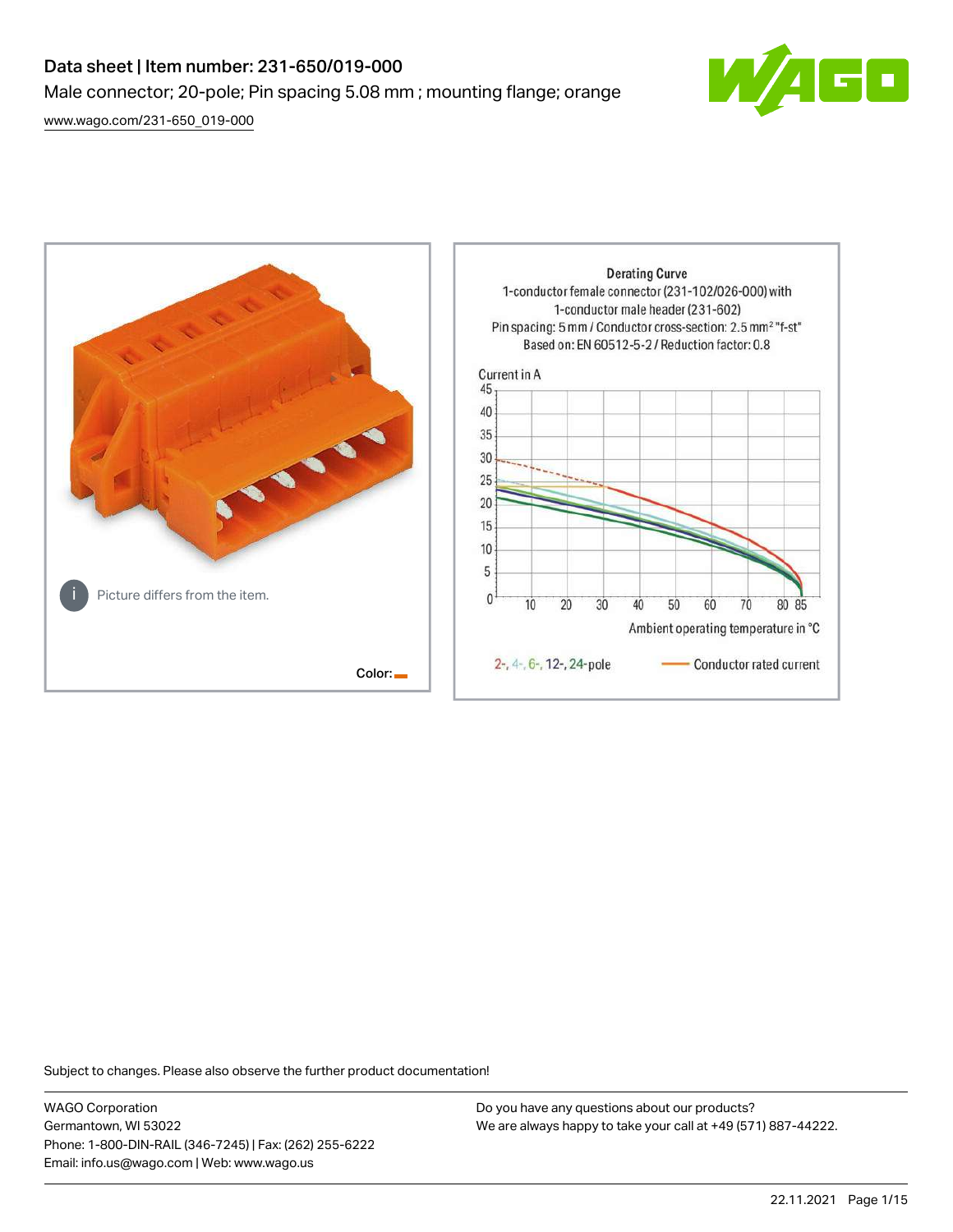



```
L = (pole no. -1) x pin spacing +8.2 mm
```
 $L_3 = L - 0.2$  mm

```
L_4 = L3 + 5.8 mm
```

```
L_{\rm g} = L3 + 11.8 mm
```
#### Item description

- $\blacksquare$ Universal connection for all conductor types
- Easy cable pre-assembly and on-unit wiring via vertical and horizontal CAGE CLAMP<sup>®</sup> actuation  $\blacksquare$

Subject to changes. Please also observe the further product documentation! For wire-to-wire and board-to-wire connections

WAGO Corporation Germantown, WI 53022 Phone: 1-800-DIN-RAIL (346-7245) | Fax: (262) 255-6222 Email: info.us@wago.com | Web: www.wago.us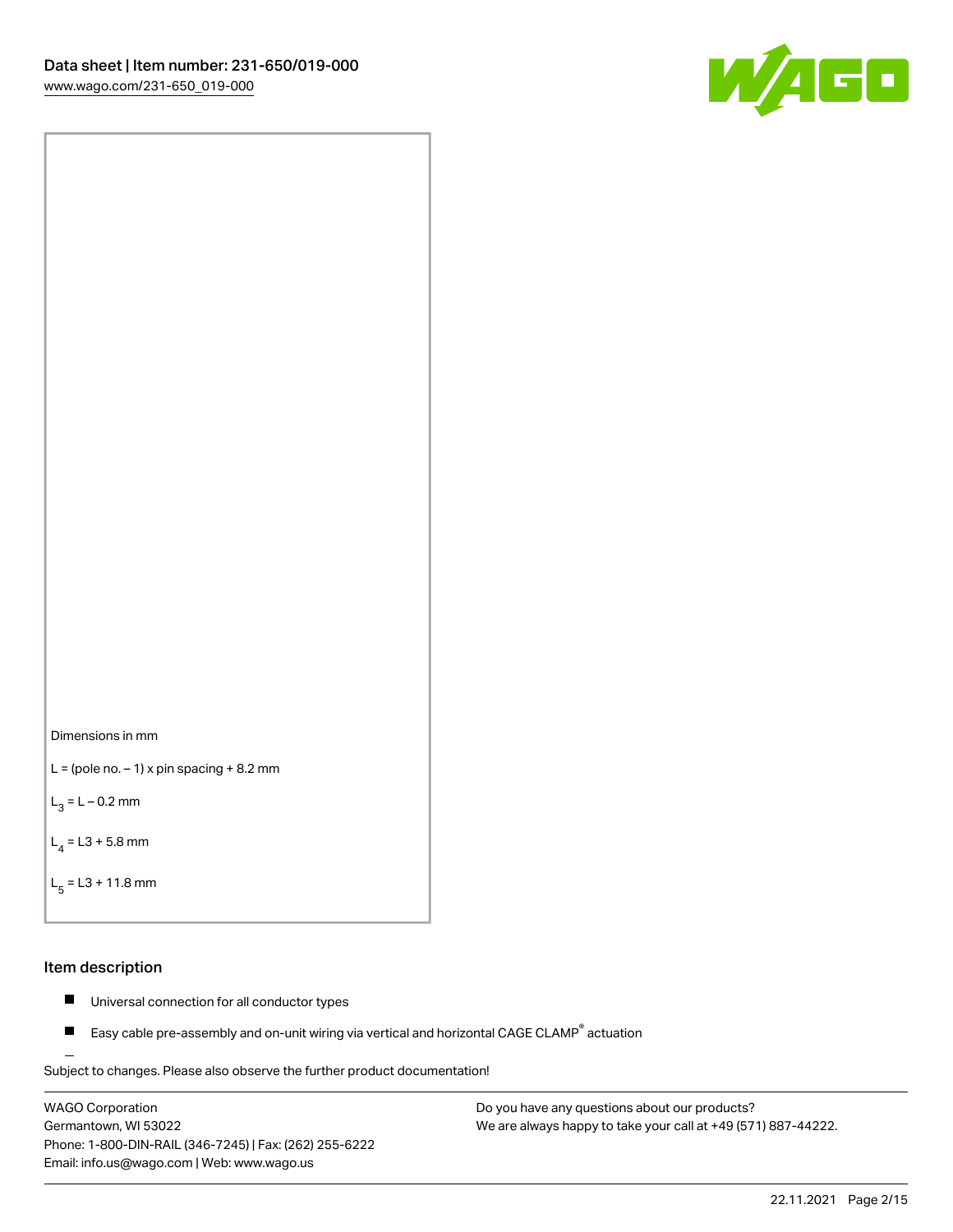

- For wire-to-wire and board-to-wire connections
- $\blacksquare$ Versions available with snap-in mounting feet or flanges for panel or through-panel mounting
- $\blacksquare$ With coding fingers

# Data

## Notes

| Safety information 1 | The MCS-MULTI CONNECTION SYSTEM includes connectors<br>without breaking capacity in accordance with DIN EN 61984. When<br>used as intended, these connectors must not be connected<br>/disconnected when live or under load. The circuit design should<br>ensure header pins, which can be touched, are not live when<br>unmated. |
|----------------------|-----------------------------------------------------------------------------------------------------------------------------------------------------------------------------------------------------------------------------------------------------------------------------------------------------------------------------------|
| Variants:            | Other pole numbers<br>Gold-plated or partially gold-plated contact surfaces<br>Other versions (or variants) can be requested from WAGO Sales or<br>configured at https://configurator.wago.com/                                                                                                                                   |

# Electrical data

## IEC Approvals

| Ratings per                 | IEC/EN 60664-1                                                        |
|-----------------------------|-----------------------------------------------------------------------|
| Rated voltage (III / 3)     | 320 V                                                                 |
| Rated surge voltage (III/3) | 4 <sub>k</sub> V                                                      |
| Rated voltage (III/2)       | 320 V                                                                 |
| Rated surge voltage (III/2) | 4 <sub>k</sub> V                                                      |
| Nominal voltage (II/2)      | 630 V                                                                 |
| Rated surge voltage (II/2)  | 4 <sub>k</sub> V                                                      |
| Rated current               | 12A                                                                   |
| Legend (ratings)            | $(III / 2)$ $\triangle$ Overvoltage category III / Pollution degree 2 |

# UL Approvals

| Approvals per                  | UL 1059 |
|--------------------------------|---------|
| Rated voltage UL (Use Group B) | 300 V   |
| Rated current UL (Use Group B) | 15 A    |
| Rated voltage UL (Use Group D) | 300 V   |
| Rated current UL (Use Group D) | 10 A    |

Subject to changes. Please also observe the further product documentation!

| <b>WAGO Corporation</b>                                | Do you have any questions about our products?                 |
|--------------------------------------------------------|---------------------------------------------------------------|
| Germantown, WI 53022                                   | We are always happy to take your call at +49 (571) 887-44222. |
| Phone: 1-800-DIN-RAIL (346-7245)   Fax: (262) 255-6222 |                                                               |
| Email: info.us@wago.com   Web: www.wago.us             |                                                               |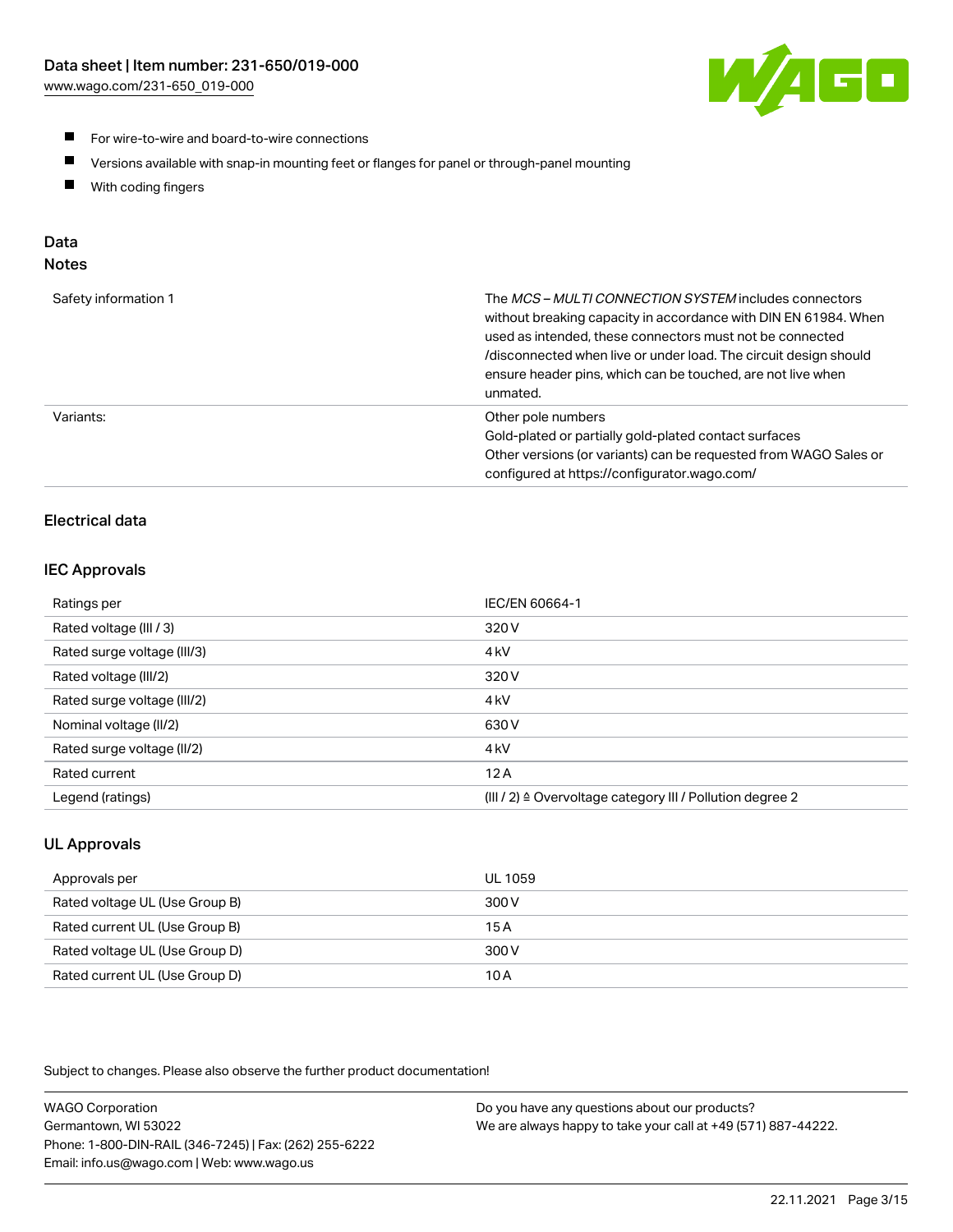

#### Ratings per UL

| Rated voltage UL 1977 | 600 V |
|-----------------------|-------|
| Rated current UL 1977 |       |

#### CSA Approvals

| Approvals per                   | CSA   |
|---------------------------------|-------|
| Rated voltage CSA (Use Group B) | 300 V |
| Rated current CSA (Use Group B) | 15 A  |
| Rated voltage CSA (Use Group D) | 300 V |
| Rated current CSA (Use Group D) | 10 A  |

#### Connection data

| Total number of connection points | 20 |
|-----------------------------------|----|
| Total number of potentials        | 20 |
| Number of connection types        |    |
| Number of levels                  |    |

#### Connection 1

| Connection technology                             | CAGE CLAMP <sup>®</sup>                |
|---------------------------------------------------|----------------------------------------|
| Actuation type                                    | Operating tool                         |
| Solid conductor                                   | $0.082.5$ mm <sup>2</sup> / 28  12 AWG |
| Fine-stranded conductor                           | $0.082.5$ mm <sup>2</sup> / 28  12 AWG |
| Fine-stranded conductor; with insulated ferrule   | $0.251.5$ mm <sup>2</sup>              |
| Fine-stranded conductor; with uninsulated ferrule | $0.252.5$ mm <sup>2</sup>              |
| Strip length                                      | 89 mm / 0.31  0.35 inch                |
| Number of poles                                   | 20                                     |
| Conductor entry direction to mating direction     | 0°                                     |

## Physical data

| Pin spacing | 5.08 mm / 0.2 inch    |
|-------------|-----------------------|
| Width       | 116.4 mm / 4.583 inch |
| Height      | 14.3 mm / 0.563 inch  |
| Depth       | 27.5 mm / 1.083 inch  |

Subject to changes. Please also observe the further product documentation!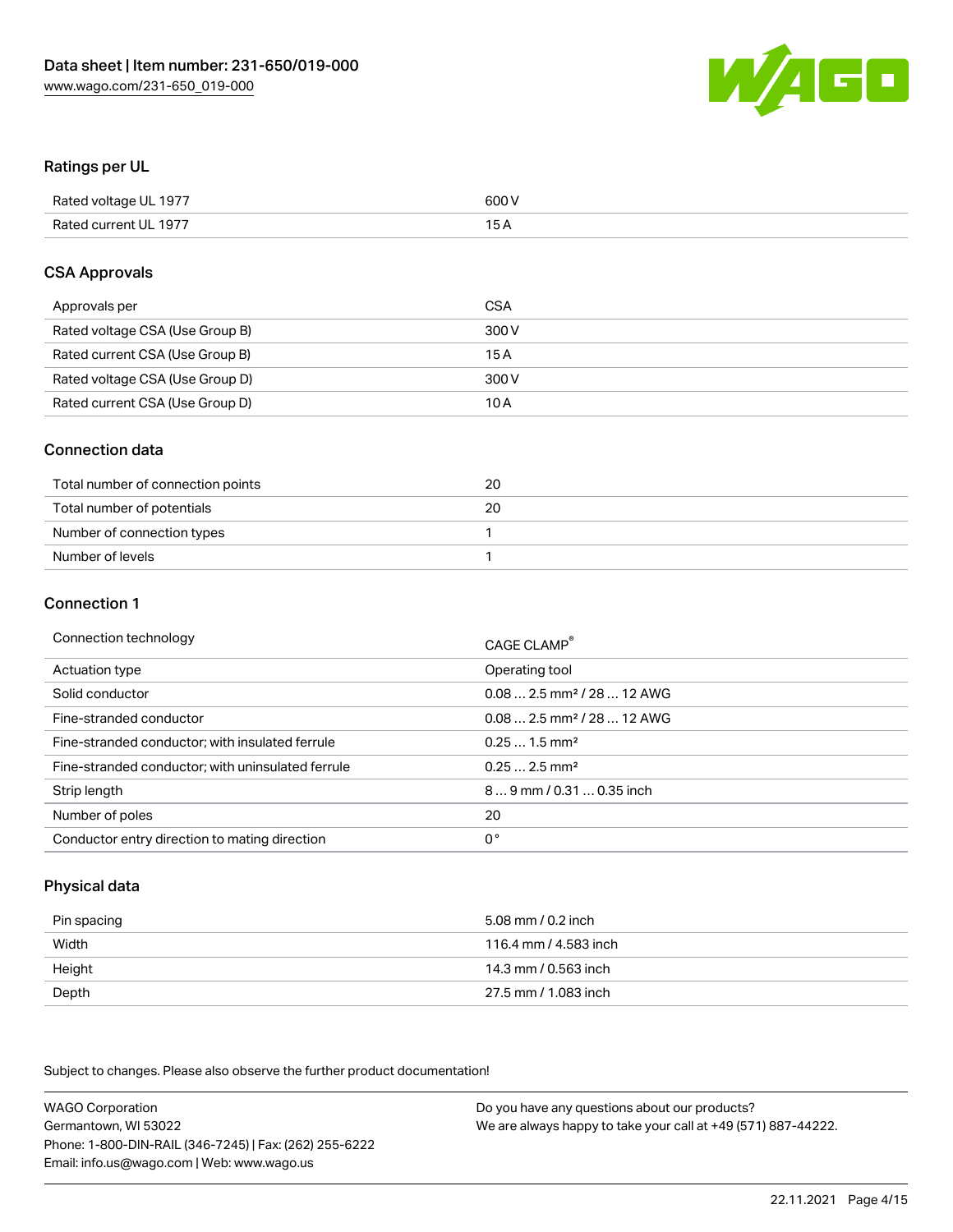

#### Mechanical data

| Mounting type | Mounting flange       |
|---------------|-----------------------|
| Mounting type | Feed-through mounting |
|               | Panel mounting        |

#### Plug-in connection

| Contact type (pluggable connector) | Male connector/plug |
|------------------------------------|---------------------|
| Connector (connection type)        | for conductor       |
| Mismating protection               | No                  |
| Locking of plug-in connection      | Without             |

# Material data

| Color                       | orange                                |
|-----------------------------|---------------------------------------|
| Material group              |                                       |
| Insulation material         | Polyamide (PA66)                      |
| Flammability class per UL94 | V <sub>0</sub>                        |
| Clamping spring material    | Chrome nickel spring steel (CrNi)     |
| Contact material            | Electrolytic copper $(E_{\text{Cl}})$ |
| Contact plating             | tin-plated                            |
| Fire load                   | $0.525$ MJ                            |
| Weight                      | 35.4g                                 |
|                             |                                       |

## Environmental requirements

| Limit temperature range<br>. | +100 °C<br>-60 … |
|------------------------------|------------------|
|------------------------------|------------------|

## Commercial data

| Product Group         | 3 (Multi Conn. System) |
|-----------------------|------------------------|
| PU (SPU)              | 10 Stück               |
| Packaging type        | box                    |
| Country of origin     | DE                     |
| <b>GTIN</b>           | 4044918261203          |
| Customs tariff number | 8536694040             |

# Approvals / Certificates

#### Country specific Approvals

Subject to changes. Please also observe the further product documentation!

| <b>WAGO Corporation</b>                                | Do you have any questions about our products?                 |
|--------------------------------------------------------|---------------------------------------------------------------|
| Germantown, WI 53022                                   | We are always happy to take your call at +49 (571) 887-44222. |
| Phone: 1-800-DIN-RAIL (346-7245)   Fax: (262) 255-6222 |                                                               |
| Email: info.us@wago.com   Web: www.wago.us             |                                                               |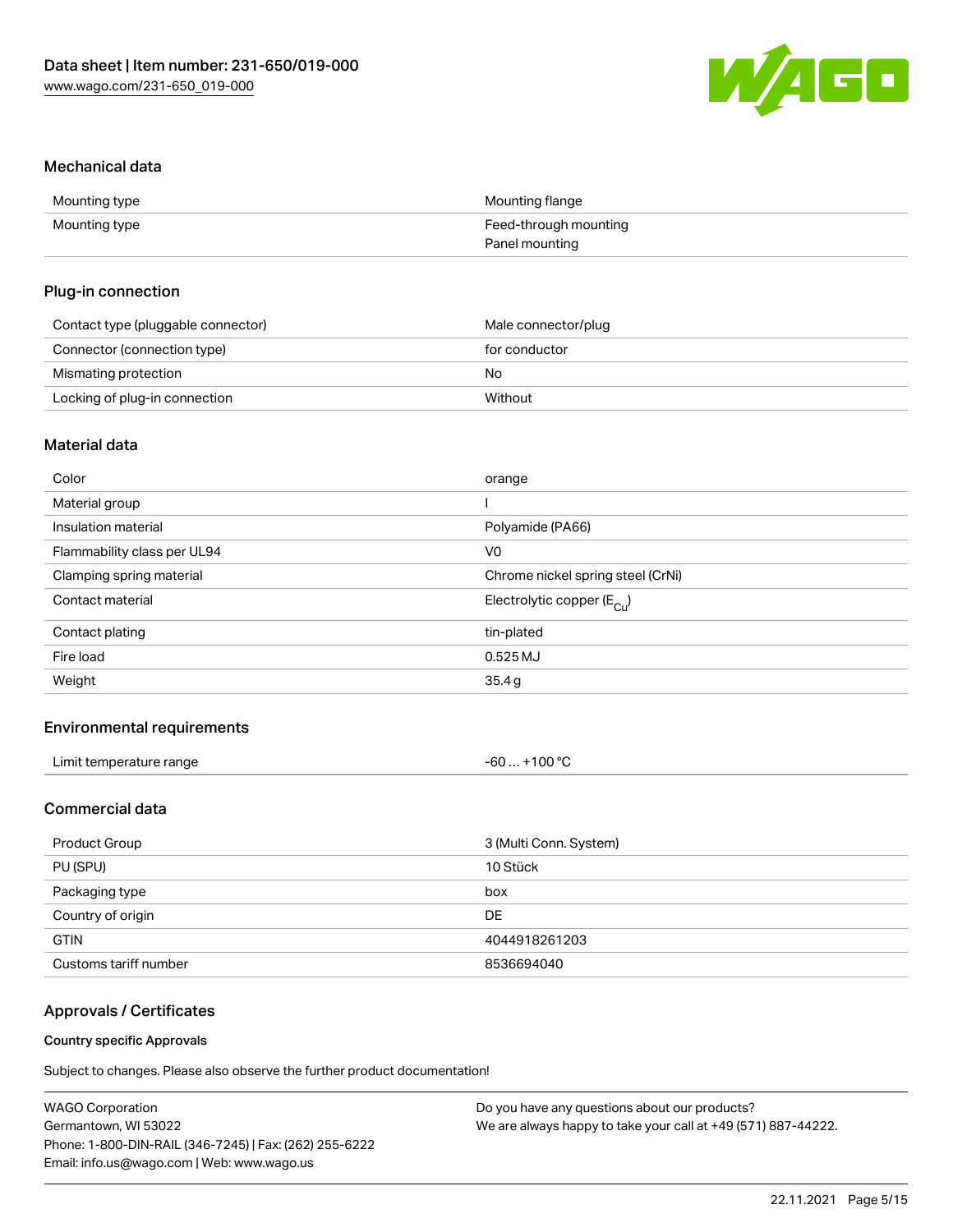

| Logo                  | Approval                                                | <b>Additional Approval Text</b> | Certificate<br>name                |
|-----------------------|---------------------------------------------------------|---------------------------------|------------------------------------|
|                       | CB<br>DEKRA Certification B.V.                          | IEC 61984                       | NL-39756                           |
|                       | <b>CSA</b><br>DEKRA Certification B.V.                  | C22.2                           | 1466354                            |
| EMA<br>EUR            | <b>KEMA/KEUR</b><br>DEKRA Certification B.V.            | EN 61984                        | 2190761.01                         |
| <b>Ship Approvals</b> |                                                         |                                 |                                    |
| Logo                  | Approval                                                | <b>Additional Approval Text</b> | Certificate<br>name                |
|                       | <b>ABS</b><br>American Bureau of Shipping               |                                 | $19 -$<br>HG1869876-<br><b>PDA</b> |
|                       | <b>BV</b><br>Bureau Veritas S.A.                        | IEC 60998                       | 11915/D0<br><b>BV</b>              |
|                       | <b>DNV GL</b><br>Det Norske Veritas, Germanischer Lloyd | $\overline{a}$                  | TAE000016Z                         |
| <b>UL-Approvals</b>   |                                                         |                                 |                                    |
| Logo                  | Approval                                                | <b>Additional Approval Text</b> | Certificate<br>name                |
|                       | UL<br>UL International Germany GmbH                     | <b>UL 1977</b>                  | E45171                             |
|                       | <b>UR</b><br>Underwriters Laboratories Inc.             | <b>UL 1059</b>                  | E45172                             |

Subject to changes. Please also observe the further product documentation!

WAGO Corporation Germantown, WI 53022 Phone: 1-800-DIN-RAIL (346-7245) | Fax: (262) 255-6222 Email: info.us@wago.com | Web: www.wago.us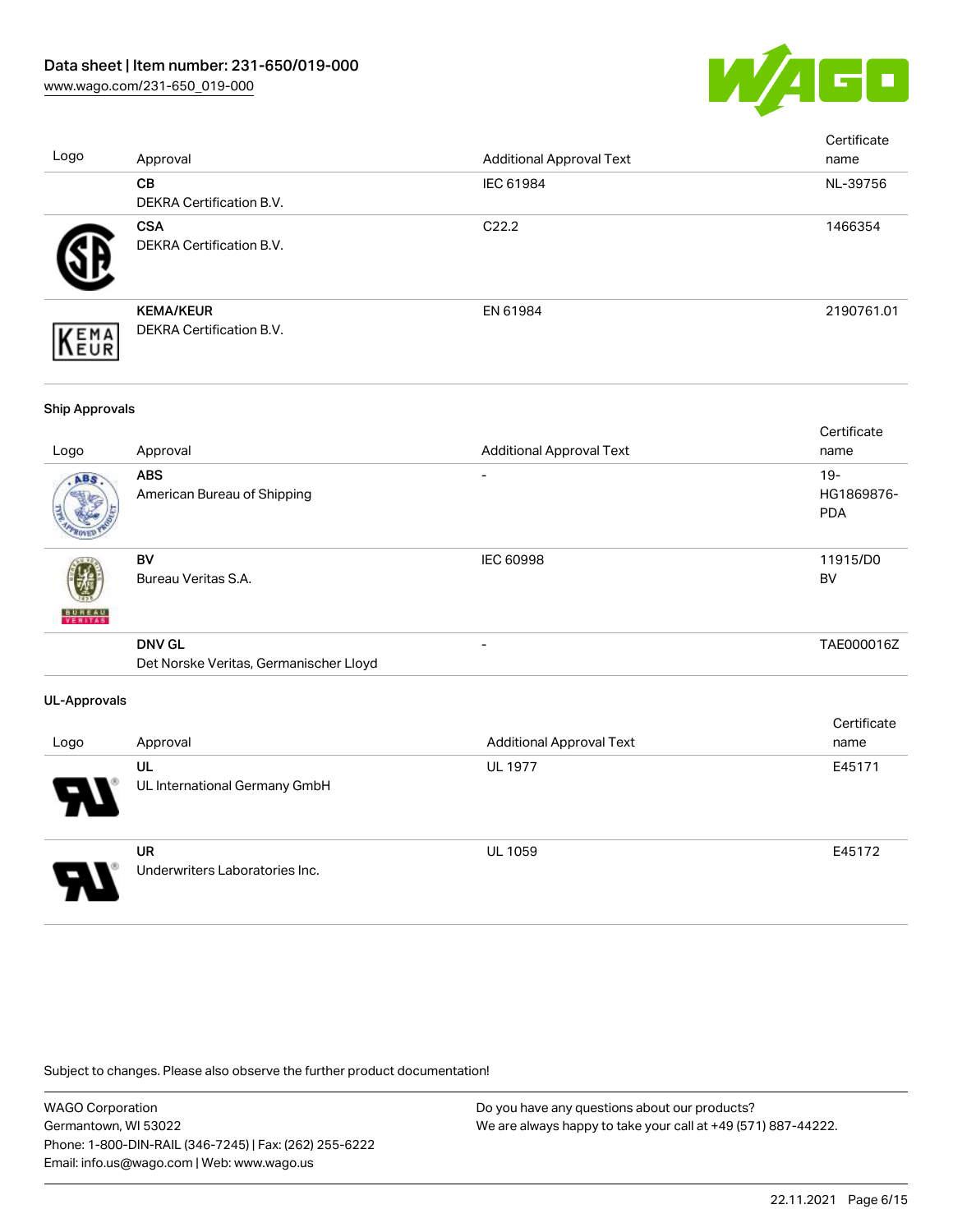

## **Counterpart**

| Item no.231-320/026-000<br>1-conductor female connector; CAGE CLAMP <sup>®</sup> ; 2.5 mm <sup>2</sup> ; Pin spacing 5.08 mm; 20-pole; 2,50 mm <sup>2</sup> ;<br>orange | www.wago.com/231-320/026-<br>000 |
|-------------------------------------------------------------------------------------------------------------------------------------------------------------------------|----------------------------------|
| Item no.232-180<br>THT female header; straight; Pin spacing 5.08 mm; 20-pole; 0.6 x 1.0 mm solder pin; orange                                                           | www.wago.com/232-180             |
| Item no.232-280<br>THT female header; angled; Pin spacing 5.08 mm; 20-pole; 0.6 x 1.0 mm solder pin; orange                                                             | www.wago.com/232-280             |

# Optional accessories

Marking accessories

| Marking strip        |                                                                                                                                                                                                 |                                  |
|----------------------|-------------------------------------------------------------------------------------------------------------------------------------------------------------------------------------------------|----------------------------------|
|                      | Item no.: 210-331/508-103<br>Marking strips; as a DIN A4 sheet; MARKED; 1-12 (200x); Height of marker strip: 2.3 mm/0.091 in; Strip<br>length 182 mm; Horizontal marking; Self-adhesive; white  | www.wago.com/210-331<br>/508-103 |
|                      | Item no.: 210-331/508-104<br>Marking strips; as a DIN A4 sheet; MARKED; 13-24 (200x); Height of marker strip: 2.3 mm/0.091 in; Strip<br>length 182 mm; Horizontal marking; Self-adhesive; white | www.wago.com/210-331<br>/508-104 |
|                      | Item no.: 210-332/508-202<br>Marking strips; as a DIN A4 sheet; MARKED; 1-16 (160x); Height of marker strip: 3 mm; Strip length 182<br>mm; Horizontal marking; Self-adhesive; white             | www.wago.com/210-332<br>/508-202 |
|                      | Item no.: 210-332/508-204<br>Marking strips; as a DIN A4 sheet; MARKED; 17-32 (160x); Height of marker strip: 3 mm; Strip length<br>182 mm; Horizontal marking; Self-adhesive; white            | www.wago.com/210-332<br>/508-204 |
|                      | Item no.: 210-332/508-206<br>Marking strips; as a DIN A4 sheet; MARKED; 33-48 (160x); Height of marker strip: 3 mm; Strip length<br>182 mm; Horizontal marking; Self-adhesive; white            | www.wago.com/210-332<br>/508-206 |
|                      | Item no.: 210-332/508-205<br>Marking strips; as a DIN A4 sheet; MARKED; 1-32 (80x); Height of marker strip: 3 mm; Strip length 182<br>mm; Horizontal marking; Self-adhesive; white              | www.wago.com/210-332<br>/508-205 |
| Mounting             |                                                                                                                                                                                                 |                                  |
| Mounting accessories |                                                                                                                                                                                                 |                                  |
|                      | Item no.: 209-147<br>Self-tapping screw                                                                                                                                                         | www.wago.com/209-147             |
|                      | Item no.: 231-194<br>Self-tapping screw; B 2.2x13, fixing hole 1.8 mm Ø                                                                                                                         | www.wago.com/231-194             |

Subject to changes. Please also observe the further product documentation!

| <b>WAGO Corporation</b>                                | Do you have any questions about our products?                 |
|--------------------------------------------------------|---------------------------------------------------------------|
| Germantown, WI 53022                                   | We are always happy to take your call at +49 (571) 887-44222. |
| Phone: 1-800-DIN-RAIL (346-7245)   Fax: (262) 255-6222 |                                                               |
| Email: info.us@wago.com   Web: www.wago.us             |                                                               |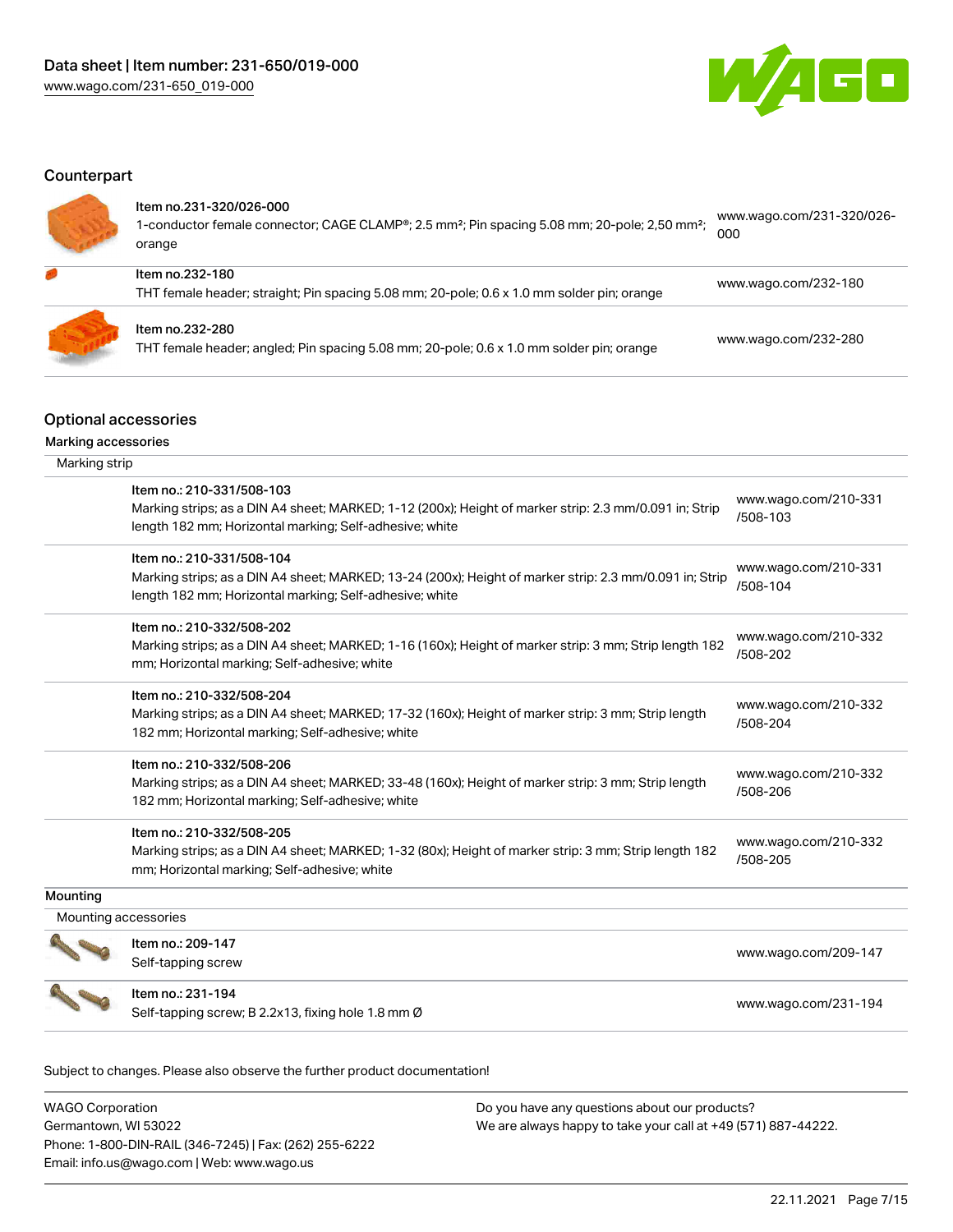

|                | Item no.: 231-195<br>Screw with nut; M2x12; for fixing element                                                   | www.wago.com/231-195 |
|----------------|------------------------------------------------------------------------------------------------------------------|----------------------|
|                | Item no.: 231-295<br>Screw with nut                                                                              | www.wago.com/231-295 |
| Jumpers        |                                                                                                                  |                      |
| Jumper         |                                                                                                                  |                      |
|                | Item no.: 231-905<br>Jumper; for conductor entry; 5-way; insulated; gray                                         | www.wago.com/231-905 |
|                | Item no.: 231-903<br>Jumper; for conductor entry; 3-way; insulated; gray                                         | www.wago.com/231-903 |
|                | Item no.: 231-907<br>Jumper; for conductor entry; 7-way; insulated; gray                                         | www.wago.com/231-907 |
|                | Item no.: 231-910<br>Jumper; for conductor entry; 10-way; insulated; gray                                        | www.wago.com/231-910 |
|                | Item no.: 231-902<br>Jumper; for conductor entry; 2-way; insulated; gray                                         | www.wago.com/231-902 |
| Cover          |                                                                                                                  |                      |
| Cover          |                                                                                                                  |                      |
|                | Item no.: 231-669<br>Lockout caps; for covering unused clamping units; orange                                    | www.wago.com/231-669 |
| <b>Tools</b>   |                                                                                                                  |                      |
| Operating tool |                                                                                                                  |                      |
|                | Item no.: 209-130<br>Operating tool; suitable for 264, 280 and 281 Series; 1-way; of insulating material; white  | www.wago.com/209-130 |
|                | Item no.: 209-132<br>Operating tool; for connecting comb-style jumper bar; 2-way; of insulating material         | www.wago.com/209-132 |
|                | Item no.: 210-657<br>Operating tool; Blade: 3.5 x 0.5 mm; with a partially insulated shaft; short; multicoloured | www.wago.com/210-657 |
|                | Item no.: 210-720<br>Operating tool; Blade: 3.5 x 0.5 mm; with a partially insulated shaft; multicoloured        | www.wago.com/210-720 |
|                | Item no.: 231-131<br>Operating tool; made of insulating material; 1-way; loose; white                            | www.wago.com/231-131 |
|                | Item no.: 231-291<br>Operating tool; made of insulating material; 1-way; loose; red                              | www.wago.com/231-291 |
|                | Item no.: 280-432                                                                                                |                      |

Subject to changes. Please also observe the further product documentation!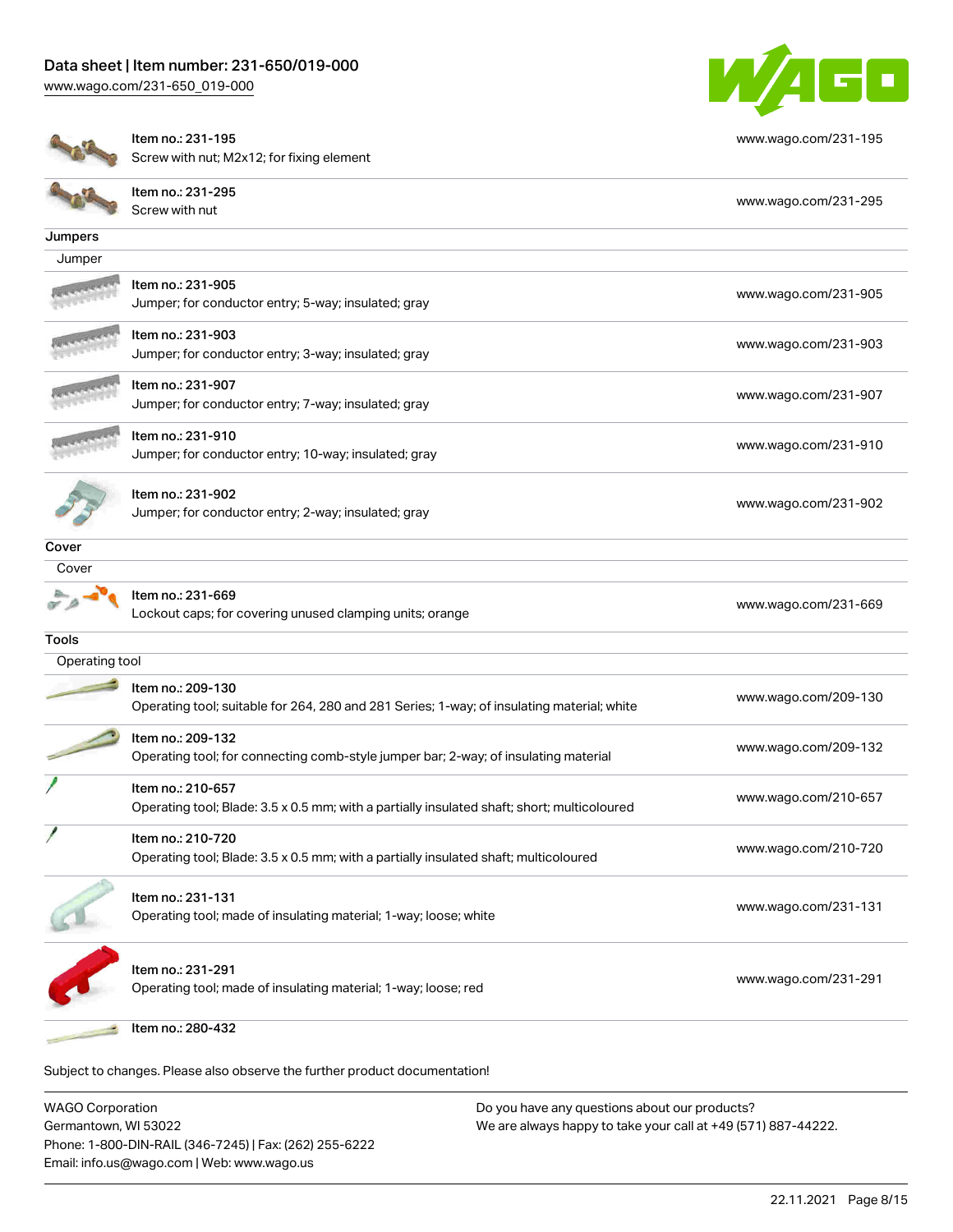

Operating tool; made of insulating material; 2-way; white [www.wago.com/280-432](http://www.wago.com/280-432)

|                 | Item no.: 280-434<br>Operating tool; made of insulating material; 4-way                                                 | www.wago.com/280-434 |
|-----------------|-------------------------------------------------------------------------------------------------------------------------|----------------------|
|                 | Item no.: 280-437<br>Operating tool; made of insulating material; 7-way                                                 | www.wago.com/280-437 |
|                 | Item no.: 280-440<br>Operating tool; made of insulating material; 10-way                                                | www.wago.com/280-440 |
|                 | Item no.: 280-435<br>Operating tool; made of insulating material; 5-way; gray                                           | www.wago.com/280-435 |
|                 | Item no.: 280-436<br>Operating tool; made of insulating material; 6-way                                                 | www.wago.com/280-436 |
|                 | Item no.: 280-438<br>Operating tool; made of insulating material; 8-way                                                 | www.wago.com/280-438 |
|                 | Item no.: 280-433<br>Operating tool; made of insulating material; 3-way                                                 | www.wago.com/280-433 |
| Coding          |                                                                                                                         |                      |
| Coding          |                                                                                                                         |                      |
|                 | Item no.: 231-129<br>Coding key; snap-on type; light gray                                                               | www.wago.com/231-129 |
| <b>Ferrules</b> |                                                                                                                         |                      |
| Ferrule         |                                                                                                                         |                      |
|                 | Item no.: 216-101<br>Ferrule; Sleeve for 0.5 mm <sup>2</sup> / AWG 22; uninsulated; electro-tin plated; silver-colored  | www.wago.com/216-101 |
| ÷               | Item no.: 216-104<br>Ferrule; Sleeve for 1.5 mm <sup>2</sup> / AWG 16; uninsulated; electro-tin plated; silver-colored  | www.wago.com/216-104 |
|                 | Item no.: 216-106<br>Ferrule; Sleeve for 2.5 mm <sup>2</sup> / AWG 14; uninsulated; electro-tin plated; silver-colored  | www.wago.com/216-106 |
|                 | Item no.: 216-102<br>Ferrule; Sleeve for 0.75 mm <sup>2</sup> / AWG 20; uninsulated; electro-tin plated; silver-colored | www.wago.com/216-102 |
|                 | Item no.: 216-103<br>Ferrule; Sleeve for 1 mm <sup>2</sup> / AWG 18; uninsulated; electro-tin plated                    | www.wago.com/216-103 |
|                 | Item no.: 216-123<br>Ferrule; Sleeve for 1 mm <sup>2</sup> / AWG 18; uninsulated; electro-tin plated; silver-colored    | www.wago.com/216-123 |
|                 | Item no.: 216-122<br>Ferrule; Sleeve for 0.75 mm <sup>2</sup> / AWG 20; uninsulated; electro-tin plated; silver-colored | www.wago.com/216-122 |
| E               | Item no.: 216-124                                                                                                       |                      |
|                 | Subject to changes. Please also observe the further product documentation!                                              |                      |

WAGO Corporation Germantown, WI 53022 Phone: 1-800-DIN-RAIL (346-7245) | Fax: (262) 255-6222 Email: info.us@wago.com | Web: www.wago.us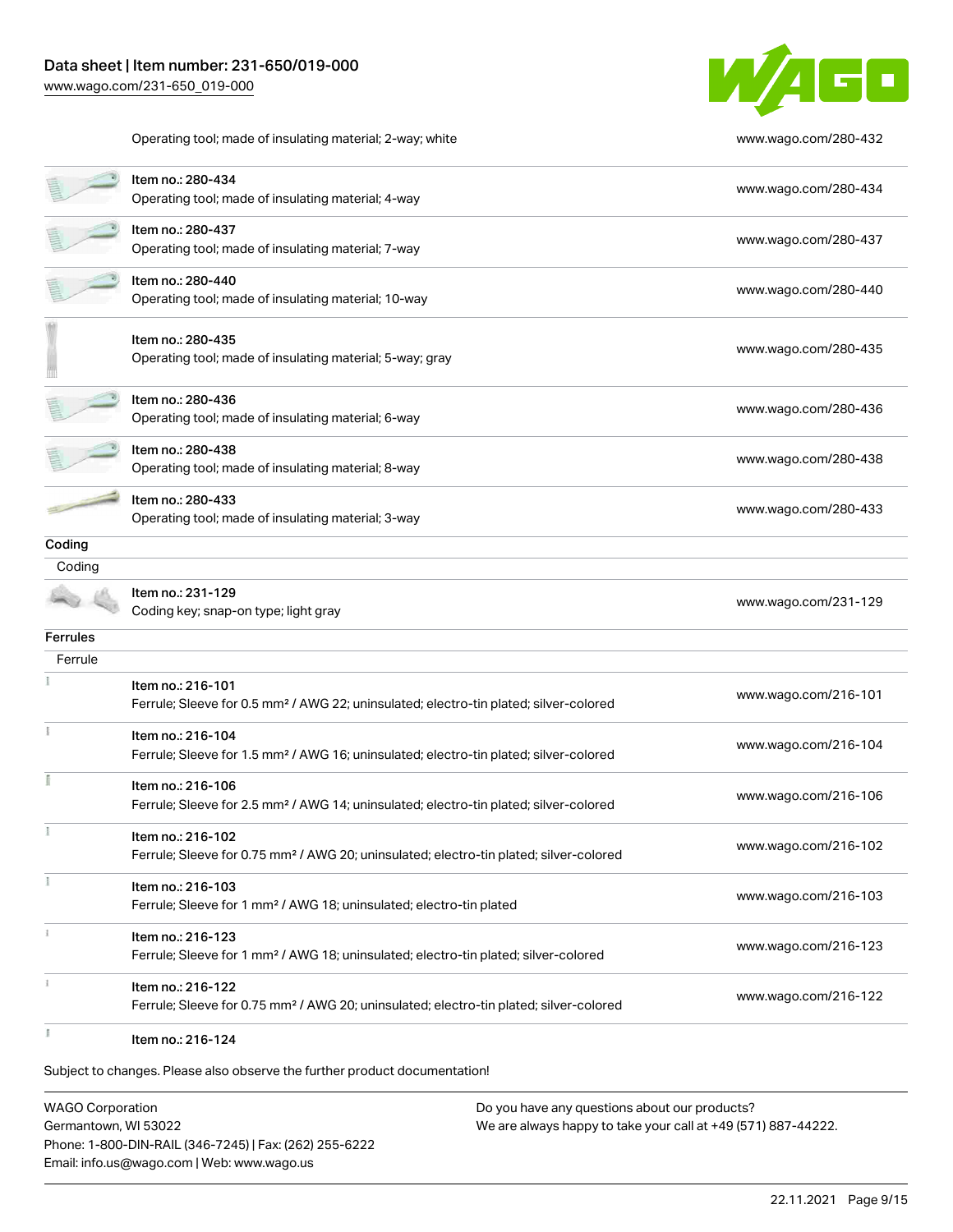

Ferrule; Sleeve for 1.5 mm² / AWG 16; uninsulated; electro-tin plated [www.wago.com/216-124](http://www.wago.com/216-124)

|   | Item no.: 216-142<br>Ferrule; Sleeve for 0.75 mm <sup>2</sup> / 18 AWG; uninsulated; electro-tin plated; electrolytic copper; gastight<br>crimped; acc. to DIN 46228, Part 1/08.92                | www.wago.com/216-142 |
|---|---------------------------------------------------------------------------------------------------------------------------------------------------------------------------------------------------|----------------------|
|   | Item no.: 216-132<br>Ferrule; Sleeve for 0.34 mm <sup>2</sup> / AWG 24; uninsulated; electro-tin plated                                                                                           | www.wago.com/216-132 |
|   | Item no.: 216-121<br>Ferrule; Sleeve for 0.5 mm <sup>2</sup> / AWG 22; uninsulated; electro-tin plated; silver-colored                                                                            | www.wago.com/216-121 |
|   | Item no.: 216-143<br>Ferrule; Sleeve for 1 mm <sup>2</sup> / AWG 18; uninsulated; electro-tin plated; electrolytic copper; gastight<br>crimped; acc. to DIN 46228, Part 1/08.92                   | www.wago.com/216-143 |
|   | Item no.: 216-131<br>Ferrule; Sleeve for 0.25 mm <sup>2</sup> / AWG 24; uninsulated; electro-tin plated; silver-colored                                                                           | www.wago.com/216-131 |
|   | Item no.: 216-141<br>Ferrule; Sleeve for 0.5 mm <sup>2</sup> / 20 AWG; uninsulated; electro-tin plated; electrolytic copper; gastight<br>crimped; acc. to DIN 46228, Part 1/08.92                 | www.wago.com/216-141 |
|   | Item no.: 216-152<br>Ferrule; Sleeve for 0.34 mm <sup>2</sup> / AWG 24; uninsulated; electro-tin plated                                                                                           | www.wago.com/216-152 |
|   | Item no.: 216-203<br>Ferrule; Sleeve for 1 mm <sup>2</sup> / AWG 18; insulated; electro-tin plated; red                                                                                           | www.wago.com/216-203 |
|   | Item no.: 216-202<br>Ferrule; Sleeve for 0.75 mm <sup>2</sup> / 18 AWG; insulated; electro-tin plated; gray                                                                                       | www.wago.com/216-202 |
|   | Item no.: 216-151<br>Ferrule; Sleeve for 0.25 mm <sup>2</sup> / AWG 24; uninsulated; electro-tin plated                                                                                           | www.wago.com/216-151 |
| Â | Item no.: 216-204<br>Ferrule; Sleeve for 1.5 mm <sup>2</sup> / AWG 16; insulated; electro-tin plated; black                                                                                       | www.wago.com/216-204 |
|   | Item no.: 216-144<br>Ferrule; Sleeve for 1.5 mm <sup>2</sup> / AWG 16; uninsulated; electro-tin plated; electrolytic copper; gastight<br>crimped; acc. to DIN 46228, Part 1/08.92; silver-colored | www.wago.com/216-144 |
|   | Item no.: 216-201<br>Ferrule; Sleeve for 0.5 mm <sup>2</sup> / 20 AWG; insulated; electro-tin plated; white                                                                                       | www.wago.com/216-201 |
|   | Item no.: 216-223<br>Ferrule; Sleeve for 1 mm <sup>2</sup> / AWG 18; insulated; electro-tin plated; red                                                                                           | www.wago.com/216-223 |
|   | Item no.: 216-241<br>Ferrule; Sleeve for 0.5 mm <sup>2</sup> / 20 AWG; insulated; electro-tin plated; electrolytic copper; gastight<br>crimped; acc. to DIN 46228, Part 4/09.90; white            | www.wago.com/216-241 |
|   | Item no.: 216-242<br>Ferrule; Sleeve for 0.75 mm <sup>2</sup> / 18 AWG; insulated; electro-tin plated; electrolytic copper; gastight<br>crimped; acc. to DIN 46228, Part 4/09.90; gray            | www.wago.com/216-242 |
|   | Item no.: 216-222                                                                                                                                                                                 |                      |

Subject to changes. Please also observe the further product documentation!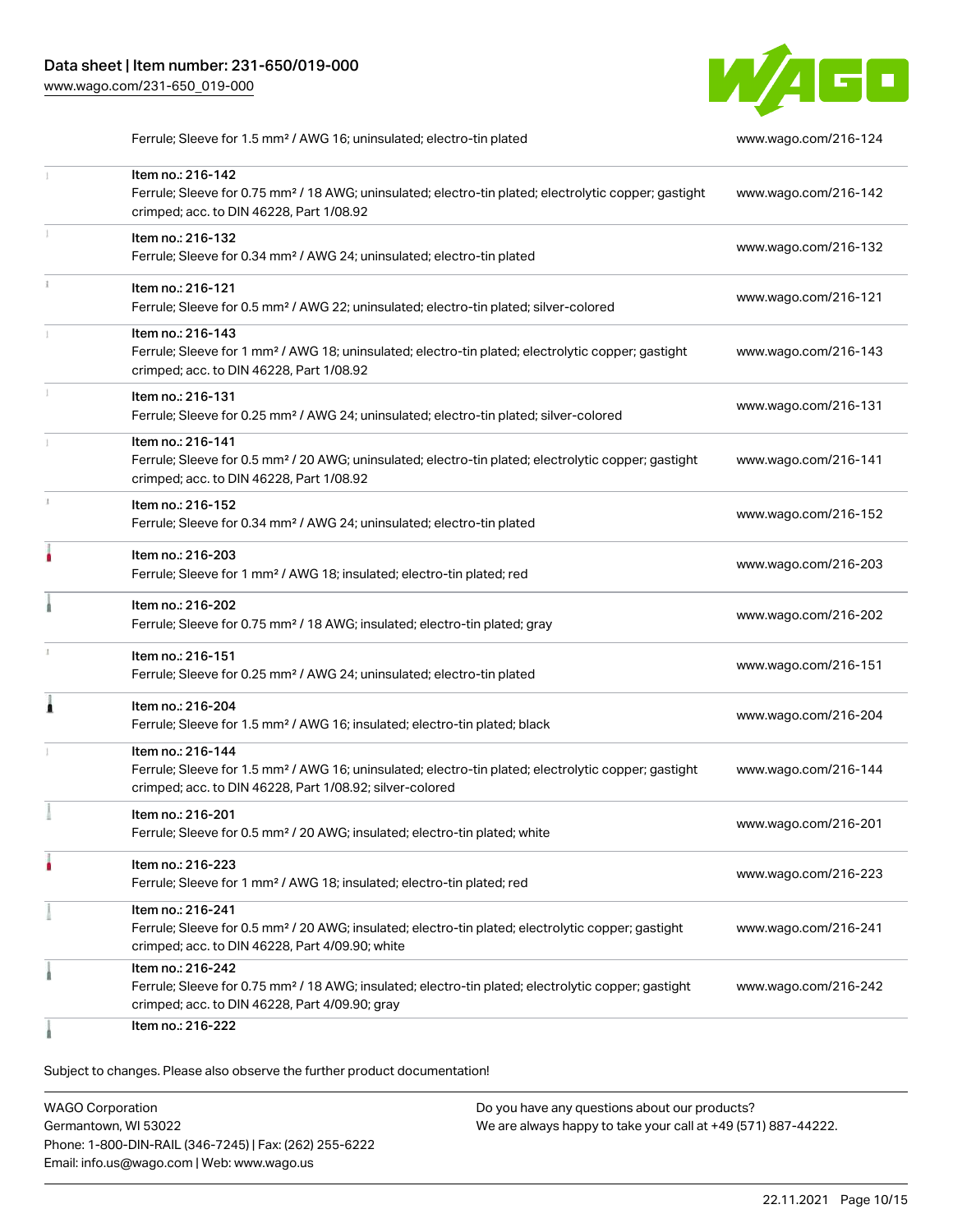

Ferrule; Sleeve for 0.75 mm² / 18 AWG; insulated; electro-tin plated; gray [www.wago.com/216-222](http://www.wago.com/216-222)

|                   | Item no.: 216-221<br>Ferrule; Sleeve for 0.5 mm <sup>2</sup> / 20 AWG; insulated; electro-tin plated; white                                                                                             | www.wago.com/216-221 |
|-------------------|---------------------------------------------------------------------------------------------------------------------------------------------------------------------------------------------------------|----------------------|
| Â                 | Item no.: 216-224<br>Ferrule; Sleeve for 1.5 mm <sup>2</sup> / AWG 16; insulated; electro-tin plated; black                                                                                             | www.wago.com/216-224 |
|                   | Item no.: 216-243<br>Ferrule; Sleeve for 1 mm <sup>2</sup> / AWG 18; insulated; electro-tin plated; electrolytic copper; gastight crimped; www.wago.com/216-243<br>acc. to DIN 46228, Part 4/09.90; red |                      |
| Ă                 | Item no.: 216-244<br>Ferrule; Sleeve for 1.5 mm <sup>2</sup> / AWG 16; insulated; electro-tin plated; electrolytic copper; gastight<br>crimped; acc. to DIN 46228, Part 4/09.90; black                  | www.wago.com/216-244 |
|                   | Item no.: 216-263<br>Ferrule; Sleeve for 1 mm <sup>2</sup> / AWG 18; insulated; electro-tin plated; electrolytic copper; gastight crimped; www.wago.com/216-263<br>acc. to DIN 46228, Part 4/09.90; red |                      |
| Â                 | Item no.: 216-264<br>Ferrule; Sleeve for 1.5 mm <sup>2</sup> / AWG 16; insulated; electro-tin plated; electrolytic copper; gastight<br>crimped; acc. to DIN 46228, Part 4/09.90; black                  | www.wago.com/216-264 |
| Â                 | Item no.: 216-284<br>Ferrule; Sleeve for 1.5 mm <sup>2</sup> / AWG 16; insulated; electro-tin plated; electrolytic copper; gastight<br>crimped; acc. to DIN 46228, Part 4/09.90; black                  | www.wago.com/216-284 |
|                   | Item no.: 216-262<br>Ferrule; Sleeve for 0.75 mm <sup>2</sup> / 18 AWG; insulated; electro-tin plated; electrolytic copper; gastight<br>crimped; acc. to DIN 46228, Part 4/09.90; gray                  | www.wago.com/216-262 |
|                   | Item no.: 216-301<br>Ferrule; Sleeve for 0.25 mm <sup>2</sup> / AWG 24; insulated; electro-tin plated; yellow                                                                                           | www.wago.com/216-301 |
|                   | Item no.: 216-321<br>Ferrule; Sleeve for 0.25 mm <sup>2</sup> / AWG 24; insulated; electro-tin plated; yellow                                                                                           | www.wago.com/216-321 |
| ۸                 | Item no.: 216-322<br>Ferrule; Sleeve for 0.34 mm <sup>2</sup> / 22 AWG; insulated; electro-tin plated; green                                                                                            | www.wago.com/216-322 |
|                   | Item no.: 216-302<br>Ferrule; Sleeve for 0.34 mm <sup>2</sup> / 22 AWG; insulated; electro-tin plated; light turquoise                                                                                  | www.wago.com/216-302 |
| Insulations stops |                                                                                                                                                                                                         |                      |
|                   |                                                                                                                                                                                                         |                      |

Insulation stop



Item no.: 231-672 Insulation stop; 0.75 - 1 mm²; dark gray [www.wago.com/231-672](http://www.wago.com/231-672)



Item no.: 231-670

Insulation stop; 0.08-0.2 mm<sup>2</sup> / 0.2 mm<sup>2</sup> "s"; white [www.wago.com/231-670](http://www.wago.com/231-670) www.wago.com/231-670

Subject to changes. Please also observe the further product documentation!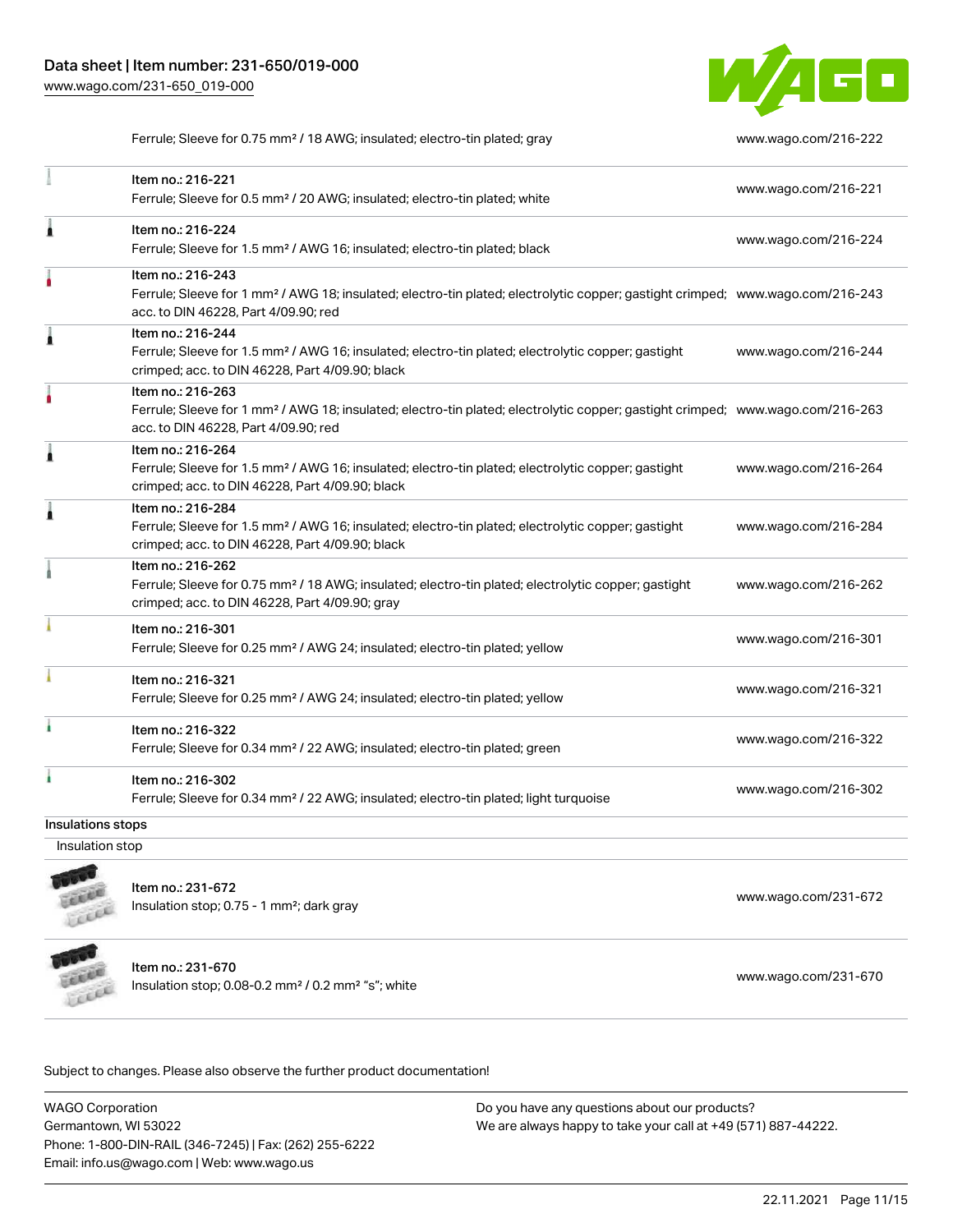



Item no.: 231-671 Insulation stop; 0.25 - 0.5 mm²; light gray [www.wago.com/231-671](http://www.wago.com/231-671)

| <b>Downloads</b><br>Documentation                       |            |               |          |
|---------------------------------------------------------|------------|---------------|----------|
|                                                         |            |               |          |
| <b>Additional Information</b><br>Technical explanations | 2019 Apr 3 | pdf<br>2.0 MB | Download |
| <b>CAD files</b>                                        |            |               |          |
| CAD data                                                |            |               |          |
| 2D/3D Models 231-650/019-000                            |            | URL           | Download |
| <b>CAE</b> data                                         |            |               |          |
| EPLAN Data Portal 231-650/019-000                       |            | URL           | Download |
| ZUKEN Portal 231-650/019-000                            |            | <b>URL</b>    | Download |
| EPLAN Data Portal 231-650/019-000                       |            | URL           | Download |
| <b>Environmental Product Compliance</b>                 |            |               |          |
| <b>Compliance Search</b>                                |            |               |          |
| Environmental Product Compliance 231-650/019-000        |            | URL           | Download |

| Environmental Product Compliance 231-650/019-000                                             | URL | Download |
|----------------------------------------------------------------------------------------------|-----|----------|
| 1-conductor male connector; CAGE CLAMP®; 2.5 mm <sup>2</sup> ; Pin spacing 5.08 mm; 20-pole; |     |          |
| clamping collar; 2,50 mm <sup>2</sup> ; orange                                               |     |          |

## Installation Notes

Subject to changes. Please also observe the further product documentation!

WAGO Corporation Germantown, WI 53022 Phone: 1-800-DIN-RAIL (346-7245) | Fax: (262) 255-6222 Email: info.us@wago.com | Web: www.wago.us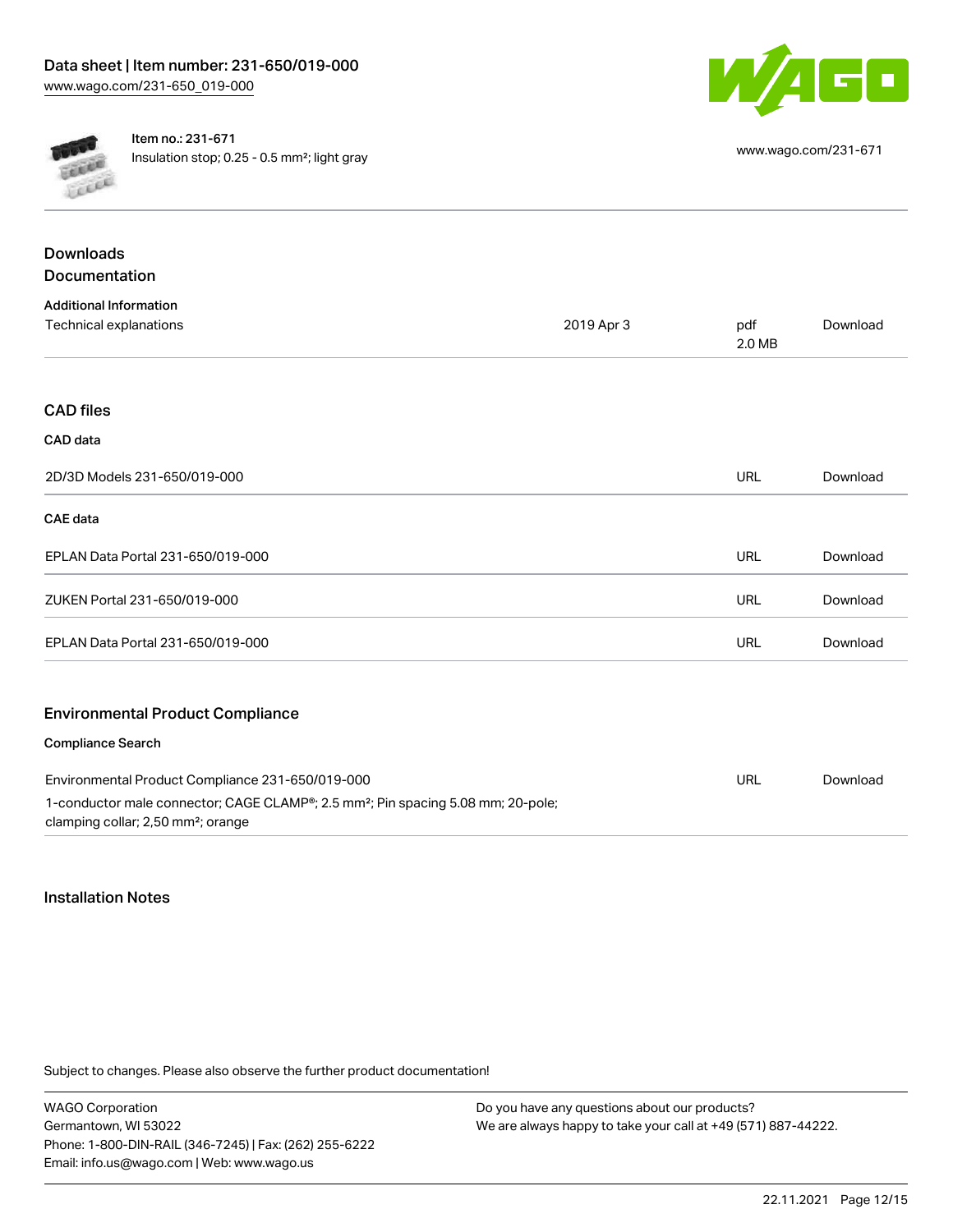



Inserting a conductor via 3.5 mm screwdriver – CAGE CLAMP® actuation parallel to conductor entry.



Inserting a conductor via 3.5 mm screwdriver – CAGE CLAMP® actuation perpendicular to conductor entry.



Inserting a conductor into CAGE CLAMP® unit via operating lever (231-291).



Inserting a conductor via operating tool.

#### Coding



Coding a male header – fitting coding key(s).

Subject to changes. Please also observe the further product documentation!

WAGO Corporation Germantown, WI 53022 Phone: 1-800-DIN-RAIL (346-7245) | Fax: (262) 255-6222 Email: info.us@wago.com | Web: www.wago.us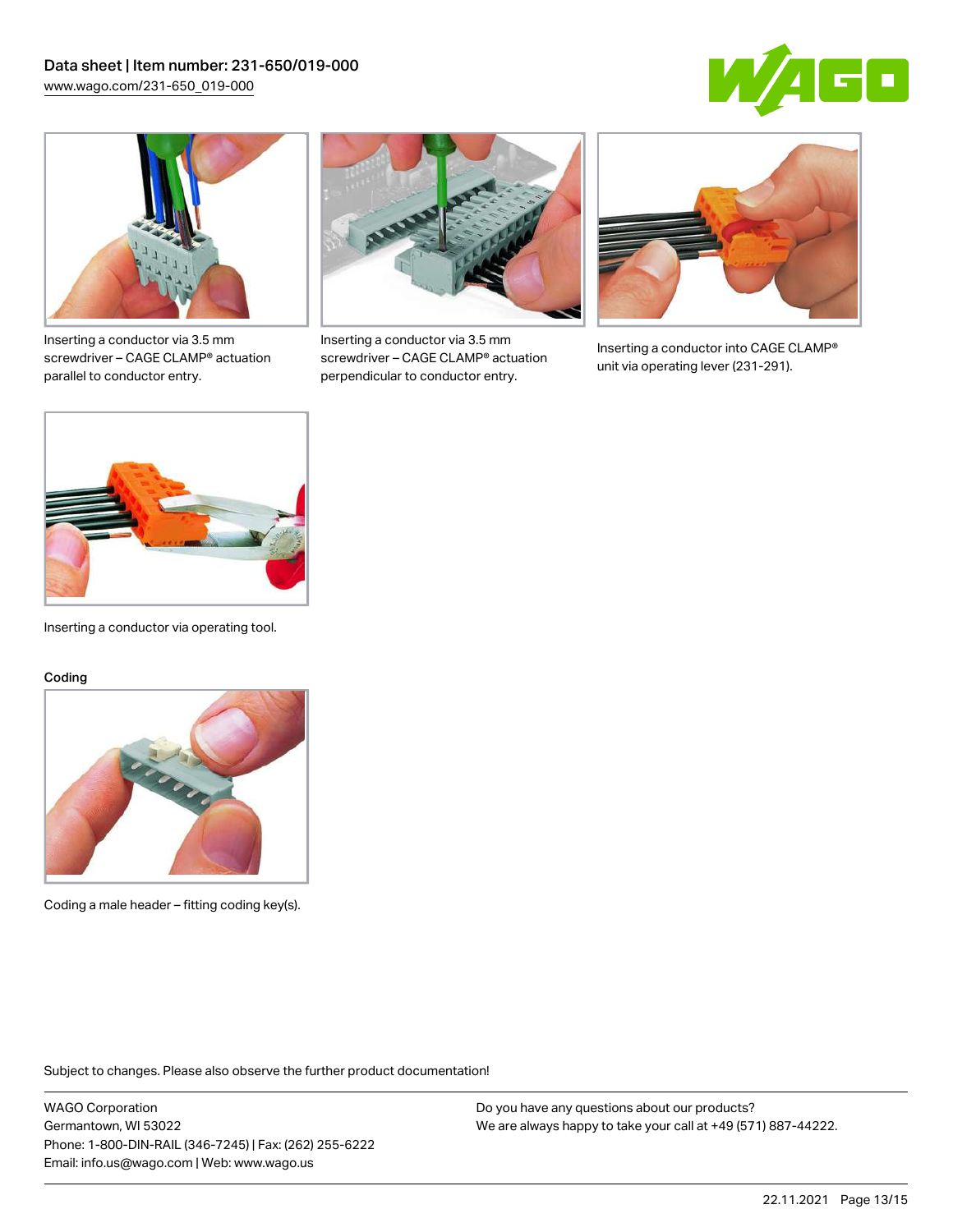



Testing – female connector with CAGE CLAMP®

Integrated test ports for testing perpendicular to conductor entry via 2 or 2.3 mm Ø test plug

Installation



Male connector with strain relief plate



Strain relief housing shown with a male connector equipped with CAGE CLAMP®

Marking

Subject to changes. Please also observe the further product documentation!

WAGO Corporation Germantown, WI 53022 Phone: 1-800-DIN-RAIL (346-7245) | Fax: (262) 255-6222 Email: info.us@wago.com | Web: www.wago.us